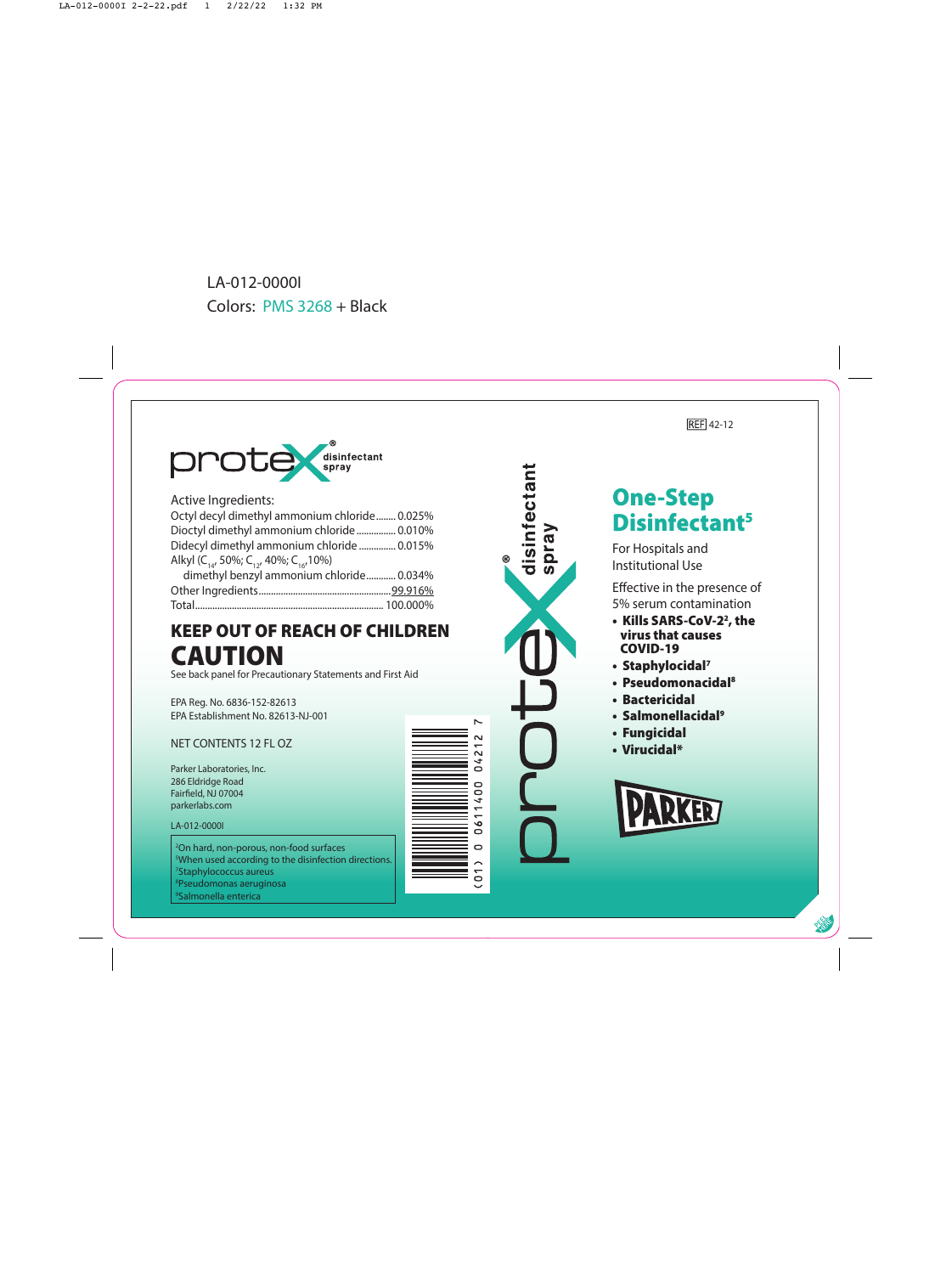### USE PROTEX® DISINFECTANT SPRAY

- As a disinfectant on hard, non-porous, non-food surfaces
- For disinfecting of ultrasound transducers, probes, mammography compressor plates and other hard non-porous surfaces
- To clean and disinfect tables, chairs and countertops
- On non-porous athletic mats, wrestling mats, gymnastic mats, exercise equipment and training tables.

### PROTEX® DISINFECTANT SPRAY

ls a one-step Hospital Use disinfectant<sup>s</sup> cleaner that is effective against a broad spectrum of bacteria, is virucidal\* including HIV-1, the AIDS Virus and Hepatitis B Virus and Hepatitis C virus, fungicidal, and inhibits the growth of mold and mildew, and their odors, when used as directed.

#### USE IN:

#### USE ON:

• Hospitals

#### Washable, hard, non-porous surfaces of:

- 
- Medical Related Facilities walls counters ultrasonic baths
- Athletic Facilities
- Exercise Facilities
- Other hard non-porous surfaces made of: • laminated surfaces • metal • plastic • stainless steel • vinyl and plastic upholstery • finished woodwork

Protex<sup>®</sup> Disinfectant Spray is a one-step hospital use disinfectant<sup>s</sup>, Bactericidal tested according to the current AOAC Use-Dilution Test Method, Fungicidal according to the AOAC Fungicidial Test and Virucidal\* tested according to the virucidal qualification modified in the presence of 5% organic serum against:

Bacteria: Acinetobacter baumannii, Corvnebacterium ammoniagenes, Burkholderia cepacia, Campylobacter jejuni, Enterobacter aerogenes, Enterobacter cloacae NDM-1, Enterococcus faecalis-Vancomycin resistant-VRE, ESBL Escherichia coli, Escherichia coli, New Delhi Metallo-Beta Lactamase (NDM-1), Klebsiella pneumoniae, Klebsiella pneumoniae – NDM-1 positive, Legionella pneumophilia, Pseudomonas aeruginosa, Salmonella enterica, Salmonella schottmuelleri, Salmonella typhi, Serratia marcescens, Shigella dysenteriae, Staphylococcus aureus-Community Associated Methicillin-Resistant (CA-MRSA)(NRS384)(USA300), Staphylococcus aureus-Methicillin Resistant-MRSA, Staphylococcus aureus Multi-Drug Resistant, Staphylococcus aureus-Vancomycin Intermediate Resistant-VISA, Streptococcus pyogenes, Vibrio cholerae

Viruses: \*Hepatitis B Virus (HBV), \*Hepatitis C Virus (HCV), \*Herpes Simplex Virus Type 1, \*Herpes Simplex Virus Type 2, \*HIV-1 (AIDS Virus), \*Human Coronavirus, \*Influenza Virus Type A / Brazil, \*2013 Influenza A Virus (H7N9). \*Norwalk Virus, \*Respiratory Syncytial Virus, \*Rotavirus, \*SARS-Related Coronavirus 2 (SARS-CoV-2) (cause of Covid-19), \*Vaccinia

Fungi: Trichophyton interdigitale, Aspergillus niger, Aspergillus fumigatus

#### DIRECTIONS FOR USE

It is a violation of Federal law to use this product in a manner inconsistent with its labeling.

#### DISINFECTION/VIRUCIDAL\*/FUNGICIDAL/MOLD & MILDEW CONTROL

DIRECTIONS: Spray 6-8 inches from hard, non-porous surface, until surfaces are thoroughly wet. Do not breathe spray. Treated surfaces must remain visibly wet for 10 minutes. For Influenza Virus Type A, Human Coronavirus, and SARS CoV-2. treated surfaces must remain visibly wet for 1 minute. Wipe dry with a clean cloth, sponge, or mop or allow to air dry. For visibly soiled areas, a pre-cleaning is required. Rinse all surfaces that come in contact with food such as countertops, appliances, tables and stovetops with potable water before reuse. Do not use on utensils, glassware and dishes.

For fungicidal activity: Protex® Disinfectant Spray is an effective one-step fungicide against Trichophyton interdigitale when used on hard, non-porous surfaces in areas such as locker rooms, dressing rooms, shower and bath areas and exercise facilities. Allow surface to remain visibly wet for 10 minutes.

For mold and mildew: Repeat treatment every 7 days or more often if new growth appears.

This product is not to be used as a terminal sterilant / high level disinfectant on any surface or instrument that (1) is introduced directly into the human body, either into or in contact with the bloodstream or normally sterile areas of the body, or (2) contacts intact mucous membranes but which does not ordinarily penetrate the blood barrier or otherwise enter normally sterile areas of the body.

#### ULTRASONIC BATH DISINFECTANT / VIRUCIDAL\* DIRECTIONS: Use Protex®

**Disinfectant Spray** to disinfect hard non-porous non-critical objects compatible with Ultrasonic cleaning units. Pour **Protex<sup>®</sup> Disinfectant Spray** directly into bath chamber. Pre-clean visibly soiled objects. Place objects into unit and operate for a minimum of 10 minutes, according to the manufacturer's directions. Remove objects and wash with sterile water (sterile water for injection) or allow to air dry. Use fresh product for each use.

#### \*KILLS HIV-1 AND HBV AND HCV ON PRE-CLEANED ENVIRONMENTAL SURFACES / OBJECTS PREVIOUSLY SOILED WITH BLOOD / BODY FLUIDS

in health care settings or other settings in which there is an expected likelihood of soiling of inanimate surfaces / objects with blood or body fluids and in which the surfaces / objects likely to be soiled with blood or body fluids can be associated with the potential for transmission of Human Immunodeficiency Virus Type 1 (HIV-1) (associated with AIDS) or Hepatitis B Virus (HBV) or Hepatitis C Virus (HCV).

#### SPECIAL INSTRUCTIONS FOR CLEANING AND DECONTAMINATION AGAINST HIV-1 OR HBV OR HCV ON SURFACES / OBJECTS SOILED WITH BLOOD / BODY FLUIDS.

**Personal Protection:** Clean-up must always be done wearing protective gloves, gowns, masks and eye protection.

Cleaning Procedure: Blood and other body fluids containing HIV or HBV or HCV must be thoroughly cleaned from surfaces and objects before application of Protex® Disinfectant Spray.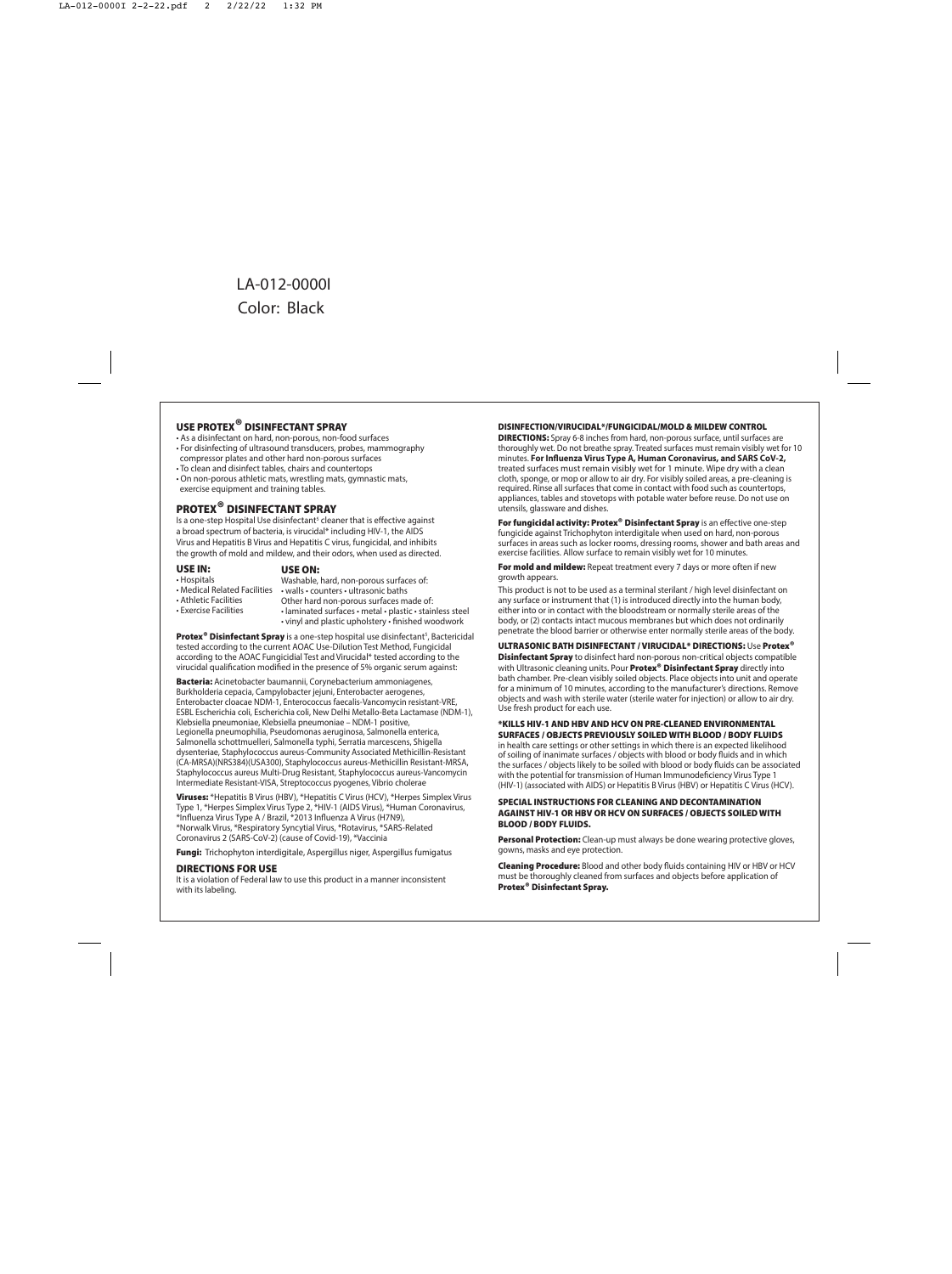Contact Time: Leave surface visibly wet for 1 minute (60 seconds) for HIV-1 and 10 minutes for HBV and HCV. Use a 10 minute contact time for disinfection against all other viruses, bacteria and fungi claimed.

Disposal of Infectious Material: Blood, body fluids, cleaning materials and clothing must be autoclaved and disposed of according to local regulations for infectious waste disposal.

To Refill this bottle: REMOVE pump from empty bottle. POUR: Unscrew cap on rell and pour directly into empty bottle. USE: Replace pump and use as you normally would.

## STORAGE AND DISPOSAL

Do not contaminate water, food or feed by storage or disposal.

#### Pesticide Storage:

Open dumping is prohibited. Store in original container in areas inaccessible to children.

#### Container Disposal:

Nonrefillable container. Do not reuse or refill this container except as described in the directions for use. Triple rinse or equivalent. Offer for recycling or reconditioning or puncture and dispose of in a sanitary landfill, or incineration, or if allowed by state and local authorities, by burning. If burned, stay out of smoke.

#### **PRECAUTIONARY STATEMENTS HAZARDS TO HUMANS AND DOMESTIC ANIMALS**

**Caution.** Causes moderate eye irritation. Avoid contact with eyes or clothing. Wash thoroughly with soap and water after handling and before eating. drinking, chewing gum or using tobacco.

### **FIRST AID**

**IF IN EYES:** Hold eye open and rinse slowly and gently with water for 15-20 minutes. Remove contact lenses, if present, after first  $5$  minutes, then continue rinsing the eye.

Call a poison control center or doctor for treatment advice. Have the container or label with you when calling a poison control center or doctor, or going for treatment. For general information on product use, etc., call the National Pesticides Information Center at 1-800-858-7378. You may also contact the poison control center at 1-800-222-1222 for emergency medical treatment information .

Parker Laboratories, Inc. 286 Eldridge Road Fairfield, NJ 07004 parkerlabs.com

NET CONTENTS 12 FL OZ



### REF 42-12

## One-Step Disinfectant 5

For Hospitals and Institutional Use

- Kills SARS-CoV-2 2, the virus that causes COVID-19
- Staphylocidal 7
- Pseudomonacidal 8
- Bactericidal
- Salmonellacidal 9
- Fungicidal
- Virucidal\*

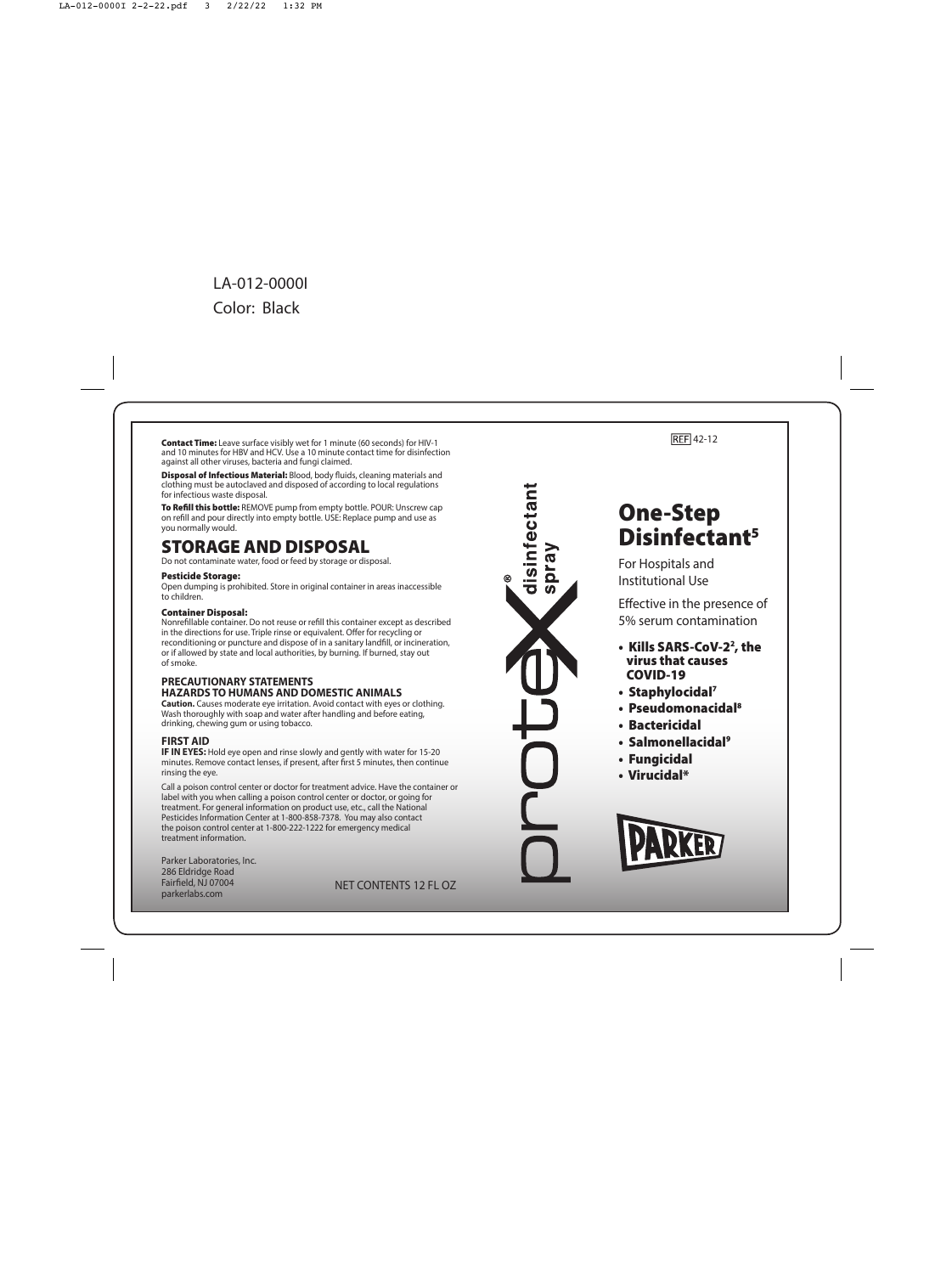

A cti ve I n g redients: O c tyl de cyl dimet hyl ammonium chloride........ .0.025 % Dio c tyl dimet hyl ammonium chloride................ .0.010 % Dide cyl dimet hyl ammonium chloride ............... .0.015 % Alkyl (C<sub>14</sub>, 50%; C<sub>12</sub>, 40%; C<sub>16</sub>, 10%) dimethyl benzyl ammonium chloride..............0.034% Other I n g redients...................................................... .99.916 % Total.............................................................................. .100.000 %

# **KEEP OUT OF REACH OF CHILDREN**

## **CAUTION**

See back panel for Precautionary Statements and First Aid

LA-032-0000I NET CONTENTS 32 FL OZ

PEEL HERE

 On hard, non-porous, non-food surfaces When used according to the disinfection directions. Staphylococcus aureus Pseudomonas aeruginosa Salmonella enterica

EPA Reg. No. 6836-152-82613 EPA Establishment No. 82613-NJ-001

Parker Laboratories, Inc. 286 Eldridge Road Fairfield, NJ 07004 parkerlabs.com





### REF 42-32

## **On e-Step Disinfectant 5**

For Hospitals and Institutional Use

- **Kills SARS-CoV-2 2 , the virus that causes COVID-19**
- **Staphylocidal 7**
- **Pseudomonacidal 8**
- **Bactericidal**
- **Salmonellacidal 9**
- **Fungicidal**
- **Virucidal\***

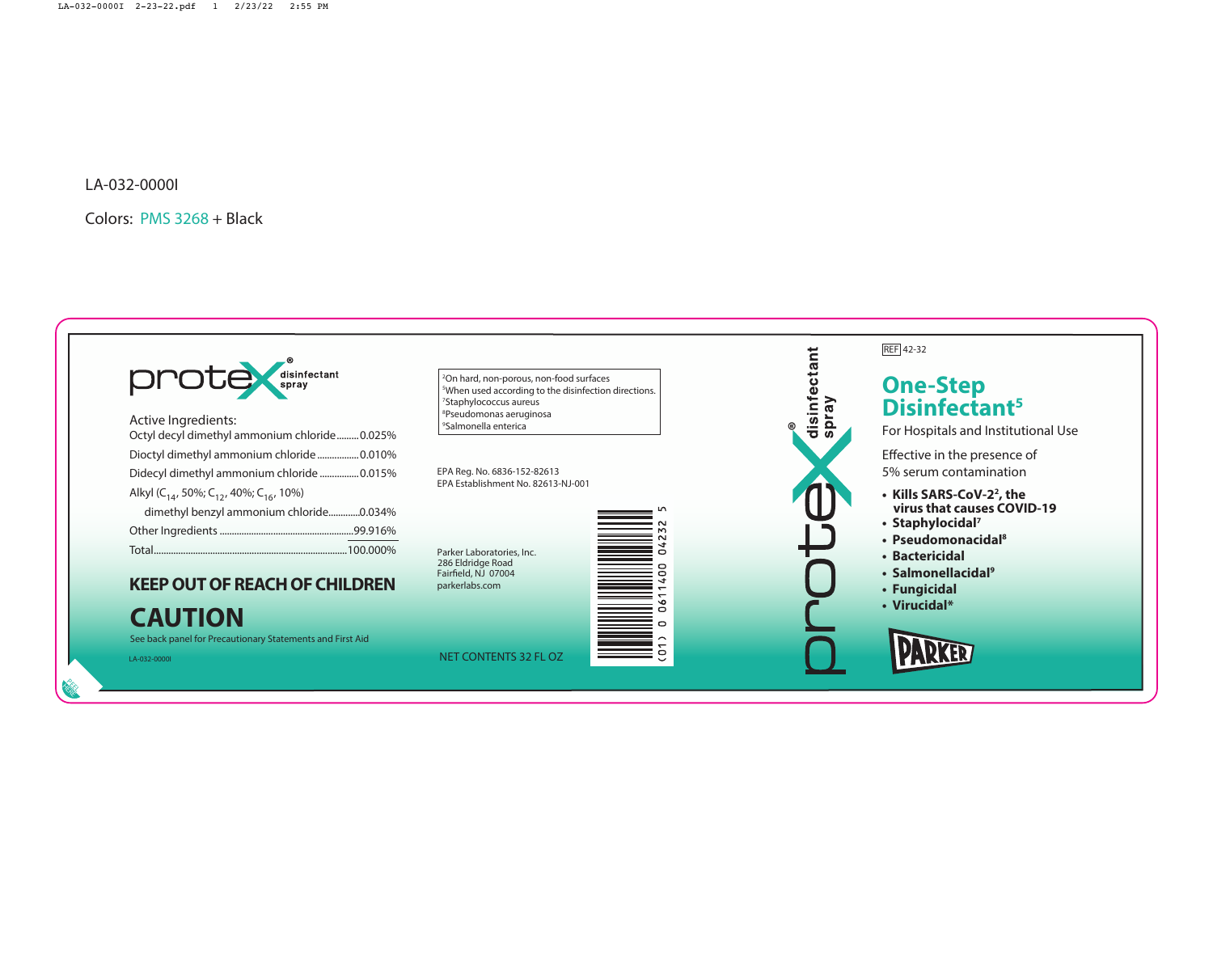### **USE PROTEX® DISINFECTANT SPRAY**

• As a disinfectant on hard, non-porous, non-food surfaces • For disinfecting of ultrasound transducers, probes, mammography compressor plates and other hard non-porous surfaces

• To clean and disinfect tables, chairs and countertops • On non-porous athletic mats, wrestling mats,

gymnastic mats, exercise equipment and training tables

### **PROTEX® DISINFECTANT SPRAY**

Is a one-step Hospital Use disinfectant<sup>5</sup> cleaner that is effective against a broad spectrum of bacteria, is virucidal\* including HIV-1, the AIDS Virus and Hepatitis B virus and Hepatitis C virus, fungicidal, and inhibits the growth of mold and mildew, and their odors, when used as directed.

#### **USE IN:**

• Hospitals • Medical Related Facilities • Athletic Facilities • Exercise Facilities

#### **USE ON**

Washable, hard, non-porous surfaces of:

- walls, counters ultrasonic baths
- Other hard non-porous surfaces made of:
- laminated surfaces metal plastic stainless steel
- vinyl and plastic upholstery finished woodwork

**Protex® Disinfectant Spray** is a one-step hospital use disinfectant<sup>5</sup>, Bactericidal tested according to the current AOAC Use-Dilution Test Method, Fungicidal according to the AOAC Fungicidal Test and Virucidal\* tested according to the Virucidal qualification modified in the presence of 5% organic serum against:

**Bacteria:** Acinetobacter baumannii , Corynebacterium ammoniagenes , Burkholderia cepacia , Campylobacter jejuni , Enterobacter aerogenes , Enterobacter cloacae NDM-1, Enterococcus faecalis–Vancomycin resistant–VRE, ESBL Escherichia coli, Escherichia coli, New Delhi Metallo-Beta Lactamase (NDM-1), Klebsiella pneumoniae, Klebsiella pneumoniae−NDM-1 positive, Legionella pneumophilia, Pseudomonas aeruginosa, Salmonella enterica, Salmonella schottmuelleri, Salmonella typhi, Serratia marcescens, Shigella dysenteriae, Staphylococcus aureus-Community Associated Methicillin-Resistant (CA-MRSA)(NRS384) (USA300), Staphylococcus aureus–Methicillin Resistant–MRSA, Staphylococcus aureus Multi-Drug Resistant, Staphylococcus aureus–Vancomycin Intermediate Resistant–VISA, Streptococcus pyogenes, Vibrio cholerae

**Viruses:** \*Hepatitis B Virus (HBV), \*Hepatitis C Virus (HCV), \*Herpes Simplex Virus Type 1, \*Herpes Simplex Virus Type 2, \*HIV-1 (AIDS Virus), \*Human Coronavirus, \*Inuenza Virus Type A / Brazil • \*2013 Inuenza A Virus (H7N9), \*Norwalk Virus, \*Respiratory Syncytial Virus, \*Rotavirus, \*SARS-Related Coronavirus 2 (SARS-CoV-2) (cause of Covid-19), \*Vaccinia

**Fungi:** Trichophyton interdigitale, Aspergillus niger, Aspergillus fumigatus

#### **DIRECTIONS FOR USE**

It is a violation of Federal law to use this product in a manner inconsistent with its labeling.

#### **DISINFECTION / VIRUCIDAL\* / FUNGICIDAL /MOLD & MILDEW CONTROL DIRECTIONS:**

Spray 6-8 inches from hard, non-porous surface, until surfaces are thoroughly wet. Do not breathe spray. Treated

#### surfaces must remain visibly wet for 10 minutes. **For Influenza Virus Type A, Human Coronavirus, and SARS**

**CoV-2**, treated surfaces must remain visibly wet for 1 minute. Wipe dry with a clean cloth, sponge, or mop or allow to air dry. For visibly soiled areas, a pre-cleaning is required.

Rinse all surfaces that come in contact with food such as countertops, appliances, tables and stovetops with potable water before reuse. Do not use on utensils, glassware and dishes.

#### **For fungicidal activity: Protex® Disinfectant Spray** is

an effective one-step fungicide against Trichophyton interdigitale when used on hard, non-porous surfaces in areas such as locker rooms, dressing rooms, shower and bath areas and exercise facilities. Allow surface to remain visibly wet for 10 minutes.

**For mold and mildew:** Repeat treatment every 7 days or more often if new growth appears.

This product is not to be used as a terminal sterilant/high level disinfectant on any surface or instrument that (1) is introduced directly into the human body, either into or in contact with the bloodstream or normally sterile areas of the body, or (2) contacts intact mucous membranes but which does not ordinarily penetrate the blood barrier or otherwise enter normally sterile areas of the body.

#### **ULTRASONIC BATH DISINFECTANT / VIRUCIDAL\* DIRECTIONS:** Use **Protex® Disinfectant Spray** to disinfect

hard non-porous non-critical objects compatible with Ultrasonic cleaning units. Pour **Protex® Disinfectant Spray** directly into bath chamber. Pre-clean visibly soiled objects. Place objects into unit and operate for a minimum of 10

minutes, according to the manufacturer's directions. Remove objects and wash with sterile water (sterile water for injection) or allow to air dry. Use fresh product for each use.

#### **\*KILLS HIV-1 AND HBV AND HCV ON PRE-CLEANED ENVIRONMENTAL SURFACES / OBJECTS PREVIOUSLY SOILED WITH BLOOD / BODY FLUIDS**

in health care settings or other settings in which there is an expected likelihood of soiling of inanimate surfaces/ objects with blood or body fluids and in which the surfaces / objects likely to be soiled with blood or body fluids can be associated with the potential for transmission of Human Immunodeficiency Virus Type 1 (HIV-1) (associated with AIDS) or Hepatitis B Virus (HBV) or Hepatitis C Virus (HCV).

#### **SPECIAL INSTRUCTIONS FOR CLEANING AND DECONTAMINATION AGAINST HIV-1 OR HBV OR HCV ON SURFACES / OBJECTS SOILED WITH BLOOD / BODY FLUIDS.**

**Personal Protection:** Clean-up must always be done wearing protective gloves, gowns, masks and eye protection.

**Cleaning Procedure:** Blood and other body fluids containing HIV or HBV or HCV must be thoroughly cleaned from surfaces and objects before application of **Protex® Disinfectant Spray.**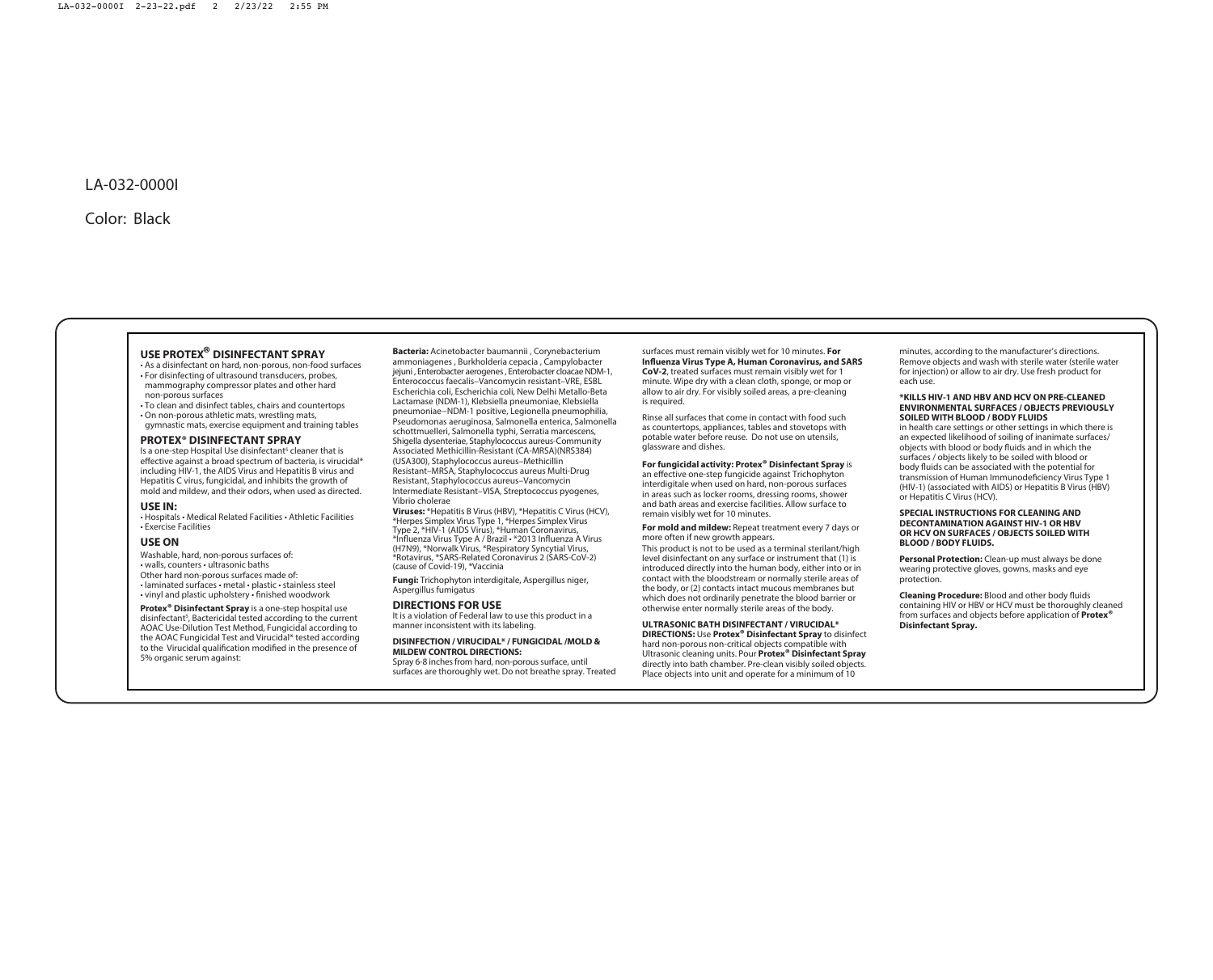**Contact Time:** Leave surface visibly wet for 1 minute (60 seconds) for HIV-1 and 10 minutes for HBV and HCV. Use a 10 minute contact time for disinfection against all other viruses, bacteria and fungi claimed.

**Disposal of Infectious Material:** Blood, body fluids, cleaning materials and clothing must be autoclaved and disposed of according to local regulations for infectious waste disposal.

#### **To Refill this bottle:**

REMOVE trigger spray from empty bottle. POUR: Unscrew cap on refill and pour directly into empty bottle. USE: Replace trigger sprayer and use as you normally would.

## **STORAGE AND DISPOSAL**

Do not contaminate water, food or feed by storage or disposal.

#### **Pesticide Storage:**

Open dumping is prohibited. Store in original container in areas inaccessible to children.

#### **Container Disposal:**

Nonrefillable container. Do not reuse or refill this container except as described in the directions for use. Triple rinse or equivalent. Offer for recycling or reconditioning or puncture and dispose of in a sanitary landfill, or incineration, or if allowed by state and local authorities, by burning. If burned, stay out of smoke.

### **PRECAUTIONARY STATEMENTS HAZARDS TO HUMANS AND DOMESTIC ANIMALS**

**Caution.** Causes moderate eye irritation. Avoid contact with eyes or clothing. Wash thoroughly with soap and water after handling and before eating, drinking, chewing gum or using tobacco.

### **FIRST AID**

**IF IN EYES:** Hold eye open and rinse slowly and gently with water for 15-20 minutes. Remove contact lenses, if present, after first 5 minutes, then continue rinsing the eye.

Call a poison control center or doctor for treatment advice. Have the container or label with you when calling a poison control center or doctor, or going for treatment. For general information on product use, etc., call the National Pesticides Information Center at 1-800-858-7378. You may also contact the poison control center at 1-800-222-1222 for emergency medical treatment information.

Parker Laboratories, Inc. 286 Eldridge Road Faireld, NJ 07004 parkerlabs.com

#### NE T CONTENTS 32 FL OZ



# **One-Step Disinfectant 5**

For Hospitals and Institutional Use

- **Kills SARS-CoV-2 2 , the virus that causes COVID-19**
- **Staphylocidal** 7
- **Pseudomonacidal** 8
- **Bactericidal**
- **Salmonellacidal** 9
- **Fungicidal**
- **Virucidal\***